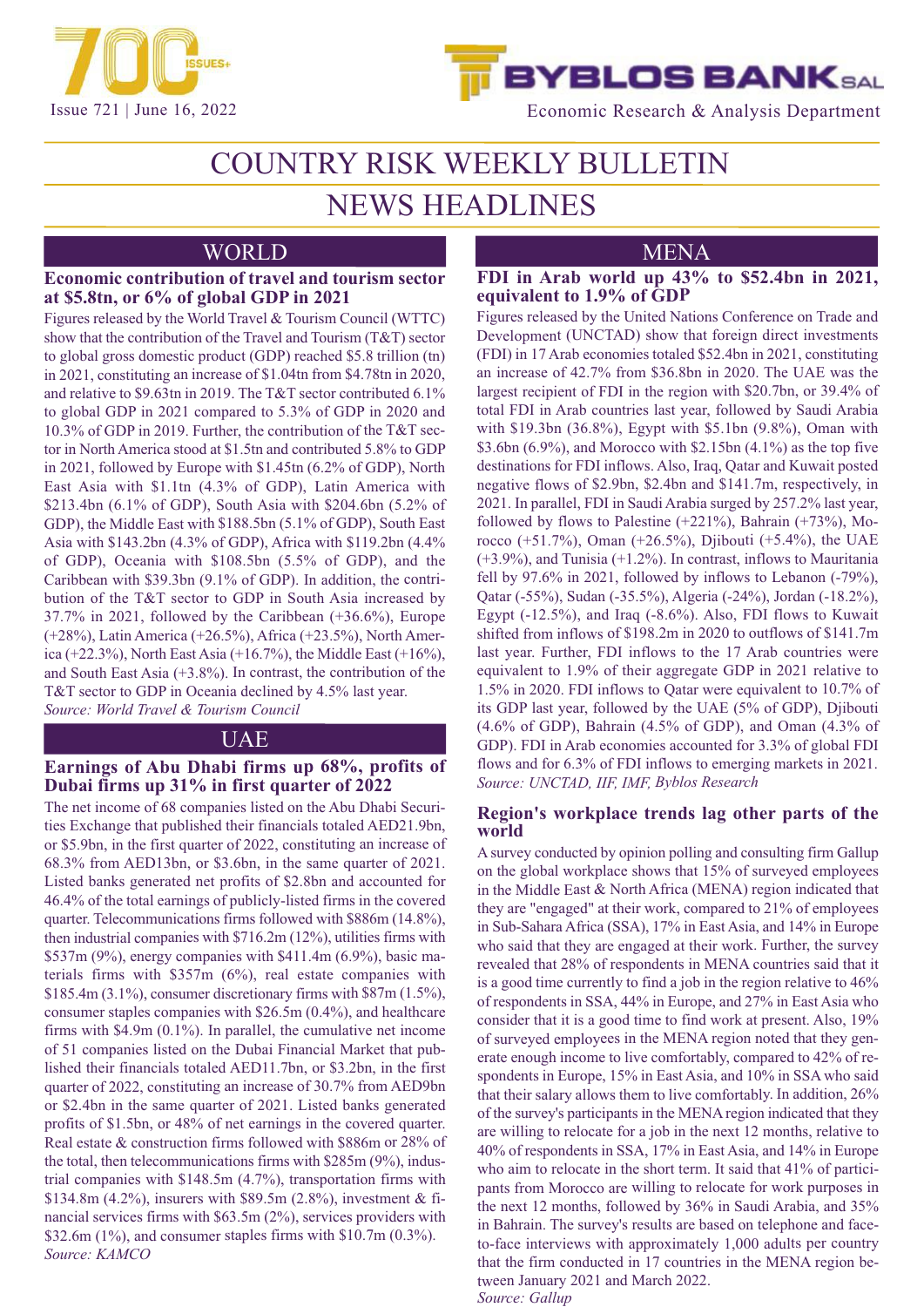# **OUTLOOK**

# WORLD

### **Economic growth to decelerate to 3% in 2022, outlook subject to substantial uncertainties**

The Organization for Economic Cooperation and Development (OECD) projected global real GDP growth to decelerate from 5.8% in 2021 to 3% in 2022, which is about 1.5 percentage points weaker than its December 2021 projection for 2022. It attributed its downward revision to recessions in Russia and Ukraine, and to weaker-than-expected growth in most economies around the world, especially in Europe. It forecast real GDP growth to decelerate to 2.8% in 2023 as it incorporated in its forecast an embargo on oil and coal imports from Russia. Also, it expected economic activity in the Group of 20 economies to expand by 2.9% in 2022 and 2.8% next year, while it projected real GDP growth in OECD countries to decelerate from 2.7% this year to 1.6% in 2023. Further, it considered that growth prospects in emerging market (EM) economies reflect a balance between the positive impact for some commodity-producing economies, mainly the major oil-exporting economies other than Russia, and the negative effects in the major commodity-importing countries.

In parallel, the OECD considered that risks to the global growth outlook tilted to the downside. It said that the impact of the war in Ukraine may be even greater-than-anticipated, and could materialize through an abrupt interruption of flows of gas from Russia to Europe, further increases in commodity prices, or steeper disruptions to global supply chains. It noted that inflationary pressures could also prove to be stronger-than-expected, while sharp increases in policy interest rates could lead to lower-than-projected growth rates. It also anticipated that tighter global financial conditions could exacerbate vulnerabilities from high public debt levels and elevated asset prices worldwide. Further, it noted that the Russian invasion of Ukraine has further tightened financial market conditions for commodity-importing economies and heightened concerns about EM vulnerabilities to more limited and expensive financing. It anticipated higher commodity prices to exacerbate challenges from pre-existing inflationary pressures and to weigh further on fiscal and current account balances in commodity-importing in EMs. It also considered that EM economies remain vulnerable to capital outflows from faster and more extensive increases in policy rates in advanced economies. *Source: OECD*

# MENA

# **Economic activity to accelerate to 5.3% in 2022, fastest growth rate in a decade**

The World Bank projected real GDP growth in the Middle East & North Africa (MENA) region to accelerate from 3.4% in 2021 to 5.3% in 2022, relative to a growth forecast of 4.4% in January 2022. It attributed the better-than-expected growth projection to rising oil revenues, structural reforms in some economies, and to the receding effects of the COVID-19 pandemic. It expected growth in the MENA region in 2022 to reach its fastest rate in a decade, but considered that the rebound in economic activity could have been stronger had it not been for the detrimental impact of Russia's invasion of Ukraine on oil-importing economies. It forecast real GDP growth in MENA countries to slow down to 3.6% in 2023 and 3.2% in 2024, as activity in the services sector normalizes and authorities withdraw policy support.

In addition, it expected real GDP growth in the MENA region's oil-exporting countries to accelerate from 3.1% in 2021 to a peak of 5.6% in 2022, supported by higher oil revenues and elevated vaccination rates in the economies of the Gulf Cooperation Council. Also, it projected economic activity in MENA oil-importing countries to grow by 4.1% in 2022 and 4.4% in 2023.

In parallel, the World Bank considered that risks to the outlook for MENA economies are mainly tilted to the downside and include steeper-than-anticipated increases in food prices, additional financial and oil market volatility, faster-than-expected tightening of global financing conditions, as well as growing social tensions. It also anticipated that the war in Ukraine could potentially further disrupt the travel and tourism sectors, which would weigh on several tourism-dependent economies in the region.

*Source: World Bank*

# **SYRIA**

### **Economic activity to contract by 2.6% in 2022, outlook subject to significant risks**

The World Bank projected real GDP in Syria to shrink by 2.6% in 2022 following a contraction of 2.1% in 2021, driven by the impact of the conflict in the country on the economy, the fallout of the COVID-19 pandemic, Russia's invasion of Ukraine, and the prolonged turmoil in Lebanon and Turkey that may lead to a decline in remittance flows to Syria. Also, it forecast the inflation rate at 51% in 2022 due to the depreciation of the Syrian pound against the US dollar, persistent food and fuel shortages, and the reduction of subsidies on food and fuel prices.

In parallel, it projected the fiscal deficit to widen from 6.8% of GDP in 2021 to 7.7% of GDP in 2022. It estimated that nearly 45% of public expenditures are related to food and energy and noted that higher commodity prices would raise fiscal spending significantly. It expected the authorities' efforts to tighten fiscal policy to partially offset the increase in expenditures, while it anticipated fiscal revenues to decline in 2022 due to reduced earnings from state-owned entities and potential tax cuts. Further, it expected the current account deficit to widen from 4% of GDP in 2021 to 5% of GDP 2022, given that export receipts will likely remain low due to sanctions-related restrictions and the recently announced export ban on agricultural products to meet domestic demand. Also, it expected the import bill to increase due to the rise in global commodity prices. As such, it forecast the trade deficit at 20% of GDP in 2022, which would be offset by net current transfers. It considered that the persistent twin deficits would drain foreign currency reserves and lead to a further depreciation of the Syrian pound.

Also, the World Bank considered that Syria's outlook is subject to significant downside risks. It said that risks include renewed outbreaks of the coronavirus, given limited COVID-19 surveillance, the vulnerability to disruptions in the commodity market given the country's high reliance on wheat imports from Russia, the decline in humanitarian assistance as a result of the war in Ukraine, as well as the economic stagnation and deterioration of public services that may lead to increased social unrest. But it pointed out that upside risks can emerge from Syria's improved trade relations with its Arab neighbors, which could facilitate trade, investments, and humanitarian operations in the country. *Source: World Bank*

# COUNTRY RISK WEEKLY BULLETIN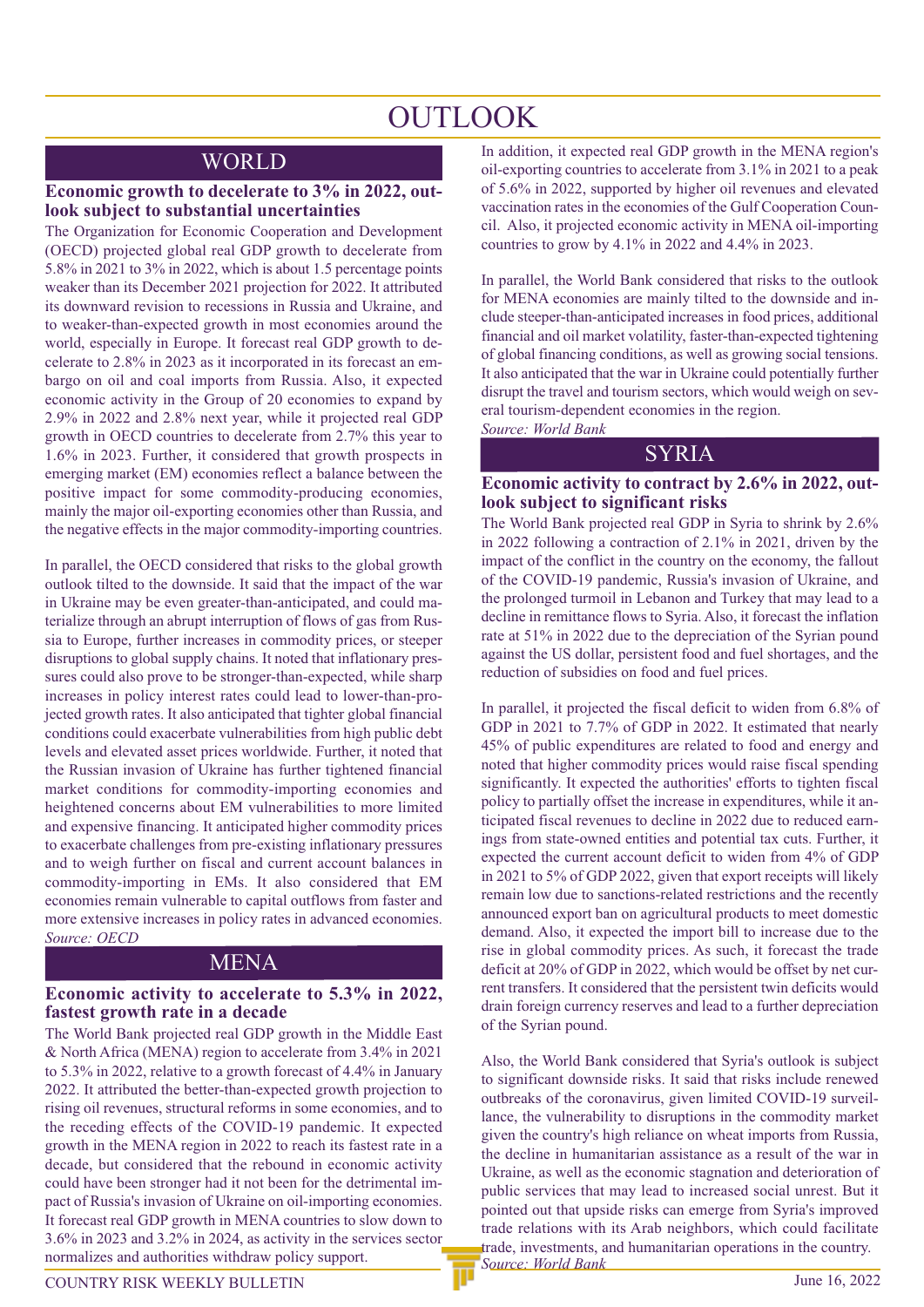# ECONOMY & TRADE

# SAUDI ARABIA

### **Insurance sector faces moderately low industry risks**

S&P Global Ratings assessed the insurance industry and country risk level of the property & casualty (P/C) and health insurance sector in Saudi Arabia as "intermediate". It noted that the its assessment is derived from a "moderately high" country risk level amid elevated economic and geopolitical risks and "moderately low" industry risk for the domestic P/C and health insurance sector. The agency said that its risk scale ranges from "very low" to "intermediate", "moderate" and "very high". It noted that the P/C and health sector in the Kingdom is supported by relatively low product risks, high regulatory and operational barriers to entry, and relatively strict regulations. But it pointed out that the insurance sector reported net losses of SAR47m, or the equivalent of \$12.5m in 2021, driven by losses related to motor insurance coverage. It said that losses in the motor insurance market increased by 82.5% in 2021 relative to a rise of 66.6% in 2020 due to intense price competition, higher claims, as well as to the increase in the value-added tax rate from 5% to 15%, which led to a reduction in the profitability of the sector. In parallel, S&P indicated that gross written premiums (GWP) reached SAR42bn, or \$11.2bn, in 2021 and grew by 8.4% from the previous year. It expected GWP to increase by 5% to 10% annually in the 2022-23 period, supported by the implementation of mandatory medical coverage to pilgrims, property insurance, the increase in premium rates for the commercial sector, as well as by efforts to reduce the number of uninsured cars. It pointed out that healthcare insurance accounted for 60% of GWP last year, followed by P/C lines with 36% of the total, and protection and saving insurance with 4% of total GWP. *Source: S&P Global Ratings*

#### **Agencies assess sovereign ratings strengths**

Capital Intelligence Ratings affirmed Jordan's long-term foreign and local currency ratings at 'B+', which are four notches below investment grade. It also maintained the 'stable' outlook on the long-term ratings, and affirmed the country's short-term foreign and local currency ratings at 'B'. It said that the affirmation of the ratings and outlook balances the ongoing credit challenges associated with the country's fiscal and external vulnerabilities, with the availability of substantial financial assistance from external donors, mainly from the International Monetary Fund and the U.S. Also, it indicated that the ratings are supported by increasing foreign exchange reserves at the Central Bank of Jordan, the relative soundness of the banking system, and improving economic growth prospects. It pointed out that the ratings are mainly constrained by the elevated public debt level, moderately weak public finances, regional instability risks, and significant socioeconomic challenges. In parallel, Moody's Investors Service indicated that Jordan's 'B1' rating is supported by the government's commitment to structural economic reforms and medium term fiscal adjustments, as well as by the country's access to domestic funding sources. It noted that the government's very high debt burden, low economic growth rates, high unemployment rate and social pressures, and a volatile regional geopolitical environment, are weighing on the sovereign rating.

*Source: Capital Intelligence Ratings, Moody's Investors Service*

# ANGOLA

#### **Economic propsects supported by favorable trends**

S&P Global Ratings projected Angola's real GDP to grow by 2.3% in 2022 and by 2.5% in 2023 relative to an expansion of 0.7% in 2021, mainly due to higher oil and metals prices that would encourage investments in the country and that would help reduce the country's external imbalances, support the local currency, and boost economic activity. But it considered that the pandemic and longstanding declines in oil production continue to weigh on the country's economic performance. Further, it indicated that the government's debt level dropped from nearly 130% of GDP in 2020 to an estimated 75% of GDP in 2021, due to the appreciation of the Angolan kwanza by 18% in 2021, as well as to the substantial expansion of nominal GDP and the rise in oil export revenues. It said that the risks to Angola's debt repayments have receded amid the improvement in its debt metrics, the authorities' track record of fiscal prudence, and a more supportive external environment. It expected that the ongoing fiscal reforms and the slower depreciation of the exchange rate to gradually reduce the government's debt level to 64% of GDP by 2025. Also, it said that the government faces an elevated external debt-servicing burden through 2025, as external interest and principal payments will average more than \$6bn annually, or about 6% of GDP, during the 2023-25 period. But it noted that the government's restructuring of its bilateral debt with Chinese lenders and with member countries of the Group of 20 economies creates fiscal space to service its commercial debt over the 2020-22 period. Further, it indicated that the authorities' reforms program, higher oil prices, and debt relief from several major creditors are reducing Angola's immediate liquidity risks.

*Source: S&P Global Ratings*

# JORDAN NIGERIA

# **Economy to grow by 3.4% in 2022**

The International Monetary Fund projected Nigeria's real GDP growth at 3.4% in 2022, supported by a rebound in economic activity across all sectors, except for the oil sector due to continued security and technical challenges in oil production. But it indicated that the inflation rate remains high, as it reached 17.7% in May 2022, which led to a renewed surge in food prices that was exacerbated by the war in Ukraine. In parallel, it forecast the fiscal deficit at 6.1% of GDP in 2022, driven by ongoing energy subsidies and limited tax revenue collection. Also, it said that the current account deficit narrowed significantly in 2021, supported by the decline in imports and higher oil export receipts. However, it noted that the impact of the improvement in the trade balance on the foreign exchange rate in the parallel market has been limited. As such, it forecast gross foreign currency reserves to decline from \$41.5bn in September 2021 to \$38.6bn at end-May 2022, despite the contribution of the IMF's Special Drawing Rights and Eurobond issuance to reserves last year. Also, the IMF considered that downside risks to the near term outlook include the deterioration in security conditions, a low rate of the COVID-19 vaccination, and higher global interest rates in advanced economies. In contrast, it said that upside risks include the recovery in the private sector, higher oil production at the Dangote refinery, and the implementation of the government's Strategic Revenue Growth Initiative that would spur growth and development. *Source: International Monetary Fund*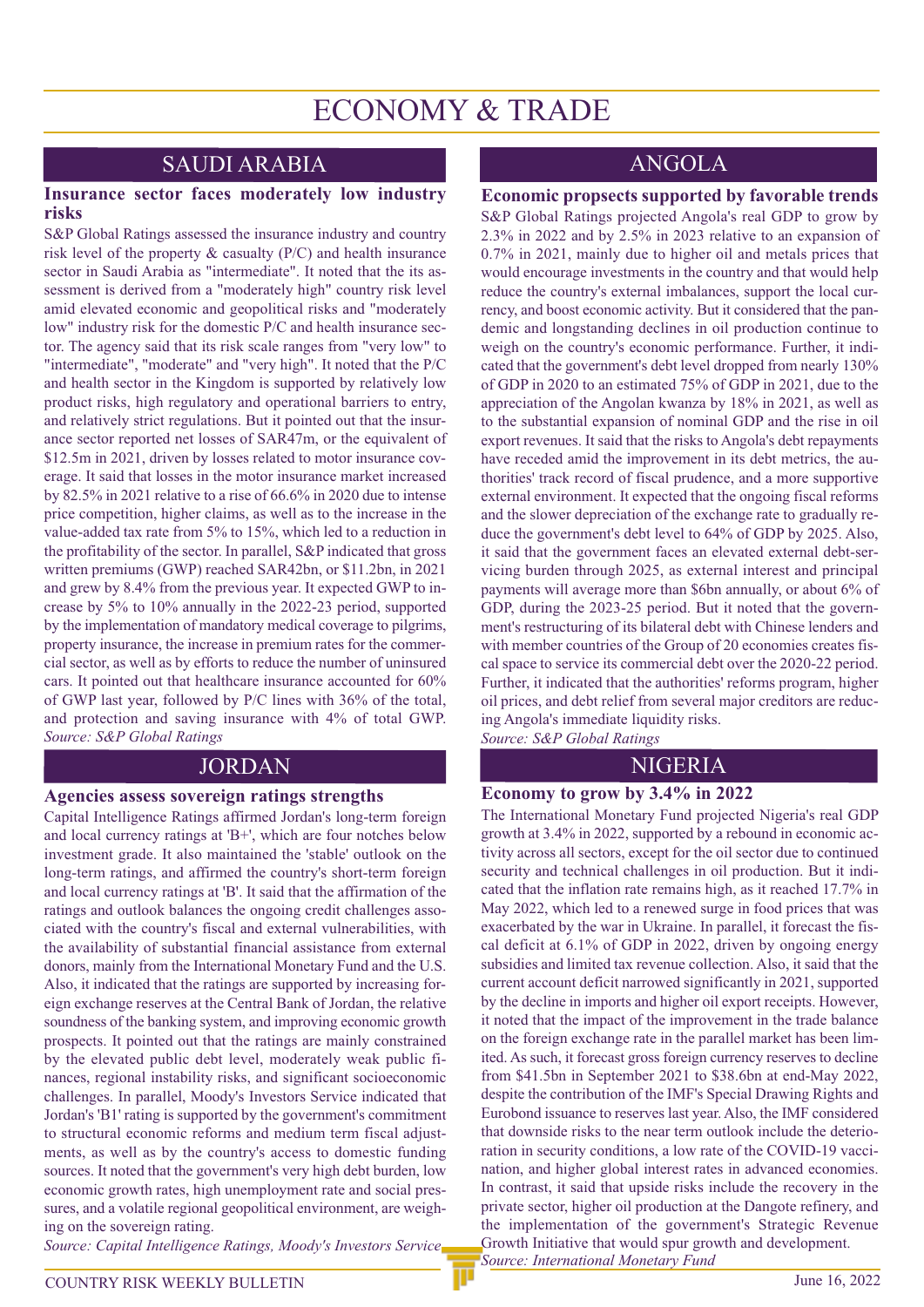# **GCC**

### **Banks' profits up 30% to \$11bn in first quarter of 2022**

Figures released by financial services firm KAMCO indicate that listed banks in the six Gulf Cooperation Council (GCC) countries posted aggregate net profits of \$10.9bn in the first quarter of 2022, constituting increases of 25% from \$8.7bn from the previous quarter and of 29.8% from \$8.4bn in the first quarter of 2021. It attributed the increase in earnings in the first quarter of the year mainly to a decline of \$0.9bn, or of 23.7%, in loan-loss provisions from the fourth quarter of 2021, with provisions totaling \$2.9bn at end-March 2022. It added that the aggregate revenues of banks reached \$23.8bn in the first quarter of 2022, representing an increase of 13.3% from \$21bn in the same quarter of 2021 due to higher net interest and non-interest income. Further, it indicated that the aggregate assets of GCC banks stood at \$2.8 trillion (tn) at the end of March 2022, as they increased by 1.7% in the first quarter of the year and grew by 10.2% from end-March 2021. In addition, it said that the banks' aggregate net loans reached \$1.68tn at the end of March 2022 and expanded by 10.5% from a year earlier, while customer deposits amounted to \$2.1tn and grew by 10% from the end of March 2021. As such, it pointed out that the aggregate loans-to-deposits ratio of GCC listed banks was 80.5% at the end of March 2022 compared to 80.2% a year earlier, due to lending growth that outpaced the increase in deposits in the first quarter of 2022. It noted that the ratio reached its highest level since the first quarter of 2020.

*Source: KAMCO*

#### **Agencies take rating actions on banks**

Fitch Ratings affirmed the long-term Issuer Default Rating (IDR) of the National Bank of Kuwait (NBK) at 'A+' and the IDRs of Al Ahli Bank of Kuwait (ABK), Industrial Bank of Kuwait (IBK) and Kuwait Finance House (KFH) at 'A', with a 'stable' outlook. It also it maintained the Viability Rating (VR) of NBK at 'a-' and the VRs of ABK and KFH at 'bb+'. It indicated that the banks' IDRs are driven by the high probability of support from the Kuwaiti authorities to all domestic banks in case of need. It said that the VRs balance the banks' adequate capitalization, against high loan concentration risks and the banks' exposure to riskier markets. It pointed out that NBK and KFH benefit from strong funding and liquidity buffers, while the VRs of ABK and KFH reflect their recovering profitability. It added that the rating of IBK takes into account its high capital ratios and its significant exposure to government securities. In parallel, Capital Intelligence Ratings affirmed the long-term foreign currency ratings of Burgan Bank, Commercial Bank of Kuwait (CBK), Gulf Bank and ABK at 'A+' and the rating of Kamco Investment Company at 'BBB'. It also affirmed the Bank Standalone Ratings (BSRs) of Gulf Bank at 'a-' and the BSRs of Burgan Bank, CBK and ABK at 'bbb+', and maintained the 'stable' outlook on the ratings and the BSRs. It indicated that the ratings of Burgan Bank, CBK, Gulf Bank and ABK are underpinned by sound asset quality and comfortable liquidity metrics. It said that the ratings of Burgan Bank, CBK and ABK reflect their sound capitalization, while the high concentrations in customer deposits and loans constrain the rating of Gulf Bank.

COUNTRY RISK WEEKLY BULLETIN *Source: Fitch Ratings, Capital Intelligence Ratings*

# IRAQ

### **Agencies take rating actions on banks**

Fitch Ratings affirmed the long-term Issuer Default Rating (IDR) of Trade Bank of Iraq (TBI) at 'B-' and the IDR of Iraq's Region Trade Bank for Investment and Finance (RTB) at 'CCC+'. It revised the outlook on the long-term ratings of TBI from 'negative' to 'stable' following its similar action on the sovereign's outlook. It also affirmed the Viability Rating of RTB at 'ccc+', which reflects the bank's conservative risk appetite, and high capital and liquidity ratios. It said that the IDR of the bank balances its standalone strength, against a weak operating environment, limited franchise, unstable business model, a volatile and concentrated customer deposit base, and weak profitability. Further, Capital Intelligence Ratings (CI) affirmed the long- and short-term foreign currency rating of the International Development Bank for Investment and Finance (IDB) at 'B-' and 'B', respectively. It also affirmed the Bank Standalone Rating (BSR) at 'b-' and maintained the 'stable' outlook on the long-term rating and on the BSR. It noted that the majority of the bank's liquidity is deployed in non-remunerative accounts at the Central Bank of Iraq and may render IDB's balance sheet vulnerable to a sovereign credit event. In parallel, Moody's Investors Service withdrew the credit ratings, the Baseline Credit Assessments and the Counterparty Risk Assessments of Al-Anssari Islamic Investment and Finance Bank, the Iraqi Middle East Investment Bank, and Al-Qabidh Islamic Bank for Finance and Investment due to business reasons. *Source: Fitch Ratings, CI, Moody's Investors Service* 

# PAKISTAN KUWAIT

# **Outlook on banks' ratings revised to 'negative'**

Moody's Investors Service affirmed the long-term local and foreign currency deposit ratings of Habib Bank, National Bank of Pakistan, United Bank Limited, MCB Bank and Allied Bank at 'B3'. Also, it revised the outlook on the banks' long-term ratings from 'stable' to 'negative' following its similar action on the sovereign ratings. Further, it indicated that the affirmation of the five Pakistani banks' ratings reflects their stable deposit base, good funding profiles and adequate liquidity. It said that banks hold nearly 12% of their assets in cash and interbank placements and invest 45% of their assets in government securities. It noted that Pakistani banks benefit from a resilient profitability, as the sector's return on assets stood at 1% in 2021, while growing financial inclusion and other government initiatives are boosting lending opportunities. It pointed out that high asset risks, given the vulnerable operating and macroeconomic conditions, are weighing on the banks' ratings, as the non-performing loans ratio reached 7.9% in 2021. It added that the banks' modest capital buffers constrain their ratings, given that the sector's equity-to-assets ratio stood at 6.3% last year. Also, it attributed the 'negative' outlook to the rated banks' sizable holdings of sovereign debt securities that are equivalent to between five and eight times their shareholders' equity, which links their creditworthiness to that of the government, as well as to the risk of a further weakening in the government's capacity to support the banks in case of need. Moreover, the agency indicated that it could downgrade the ratings if the banks' financial metrics deteriorate or if the government's capacity to extend financial support to banks declines. *Source: Moody's Investors Service*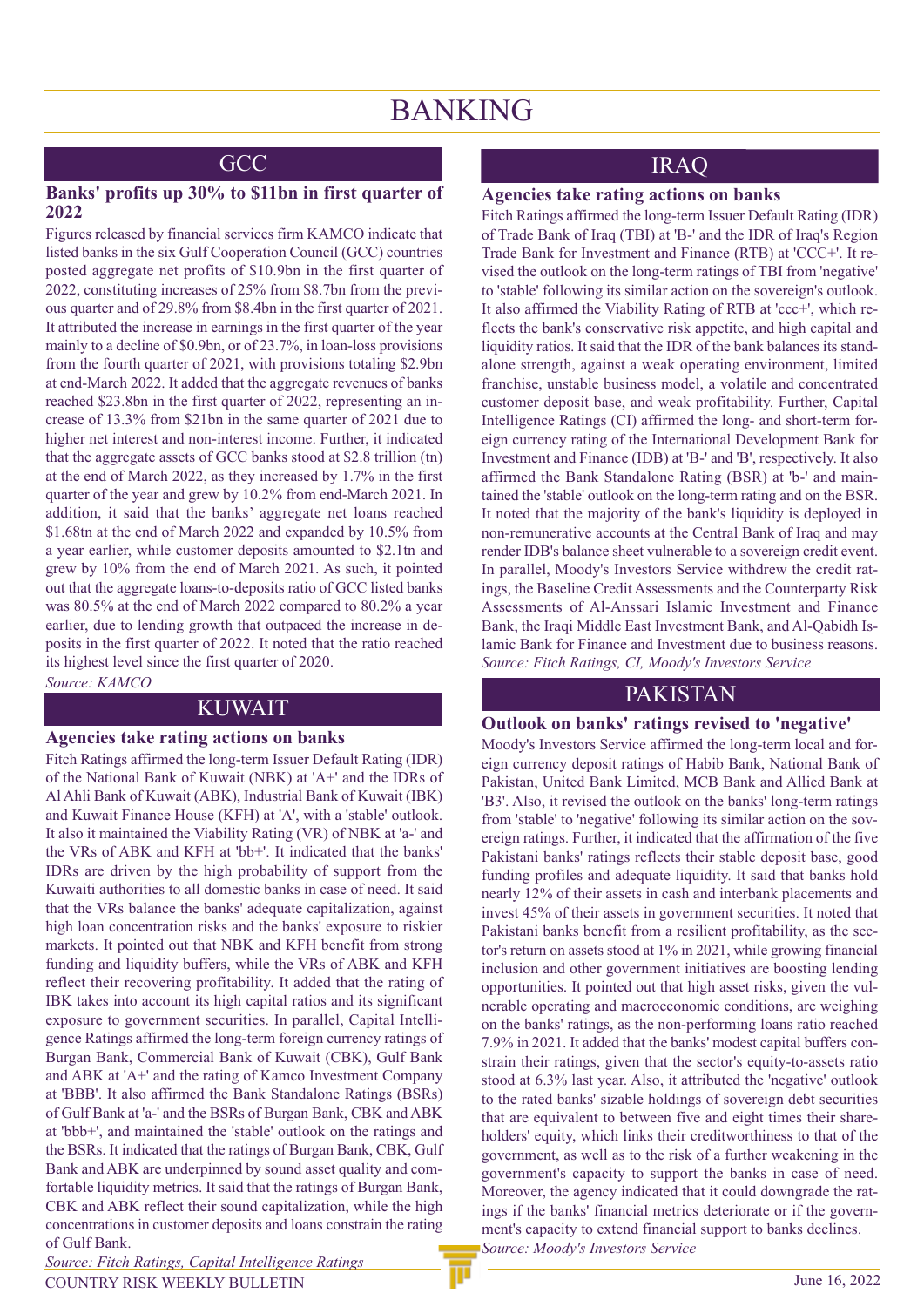# ENERGY / COMMODITIES

# **Oil prices to average \$105 p/b in 2022**

ICE Brent crude oil front-month prices have been volatile in June 2022, trading at between \$116.3 per barrel (p/b) and \$123.6 p/b, due to several factors that are affecting investors' outlook for the global oil market. Oil prices have been mainly supported by global tight supply and the anticipated increase in consumption during the summer season. Further, oil prices reached \$118.5 p/b on June 15, 2022 and declined by 2.2% from the previous day, as the U.S. Federal Reserve raised its interest rates by 75 basis points, which could have an impact on global economic growth and could affect oil demand in the near term. In parallel, the International Energy Agency indicated that the slowdown in global oil demand and a rise in world oil supply through the end of the year would help rebalance the global oil markets. Also, it said that higher oil prices and a weaker economic outlook continue to weigh on the demand for oil in 2022, but it considered that the rebound in activity in China would boost oil demand in 2023. As such, it forecast global oil demand to expand by 2.2 million barrels per day (b/d) to 101.6 million b/d in 2023. It expected non-OPEC+ producers to increase their output by 1.9 million b/d in 2022 and 1.8 million b/d in 2023, as oil production from OPEC+ may drop next year, due to sanctions on Russian oil and limited production capacity from producers outside the Middle East. Further, Fitch Ratings revised upward its oil price forecast due to trade flows disruptions, the redirection of Russian oil to other markets such as China and India, as well as higher post-pandemic oil demand. It projected oil prices to average \$105 p/b in 2022 and \$85 p/b in 2023.

*Source: Moody's Investors Service, Refinitiv, Byblos Research*

# **OPEC's oil basket price up 8% in May 2022**

The price of the reference oil basket of the Organization of Petroleum Exporting Countries (OPEC) averaged \$113.87 per barrel (p/b) in May 2022, constituting an increase of 7.8% from \$105.64 p/b in April 2022. Kuwait Export was \$116.82 p/b, followed by Saudi Arabia's Arab Light at \$116.44 p/b, and Iran Heavy at \$115.48 p/b. All prices in the OPEC basket posted monthly increases of between \$4.67 p/b and \$9.54 p/b in May 2022. *Source: OPEC*

# **MENA's crude oil exports to increase by 18% in 2022**

The International Monetary Fund anticipated crude oil exports from the Middle East & North Africa region to reach 20.52 million barrels per day (b/d) in 2022, which would constitute an increase of 17.5% from 17.47 million b/d in 2021. The GCC countries' oil exports would account for 69.3% of the region's oil exports this year. On a country basis, it projected Saudi Arabia's crude oil exports at 7.9 million b/d this year, or 38.4% of the region's oil exports, followed by Iraq at 3.9 million b/d (18.9%), and the UAE at 2.7 million b/d (12.9%).

*Source: International Monetary Fund, Byblos Research*

# **OPEC oil output nearly unchanged in May 2022**

The members of the Organization of Petroleum Exporting Countries (OPEC), based on secondary sources, produced 28.51 million barrels of oil per day (b/d) on average in May 2022, nearly unchanged from 28.68 million b/d in April 2022. Saudi Arabia produced 10.4 million b/d, or 36.6% of OPEC's total output, followed by Iraq with 4.4 million b/d (15.5%), the UAE with 3.1 million  $b/d$  (10.7%), Kuwait with 2.7 million  $b/d$  (9.4%), and Iran with 2.5 million  $b/d$  (8.9%). *Source: OPEC*

# **Base Metals: Copper prices to average \$9,925 per ton in second quarter of 2022**

LME copper cash prices averaged \$9,867.7 per ton in the yearto-June 15, 2022 period, constituting an increase of 8.8% from an average of \$9,065.6 a ton in the same period of 2021. Supply disruptions and expectations of robust demand drove the surge in prices, amid the anticipated stronger global economic recovery. Also, copper prices declined to \$9,224.5 a ton on June 15, 2022 from an all-time high of \$11,299.5 per ton on October 18, 2021. The decline in prices was due to the tightening of global monetary policy and the renewed lockdown measures in China, which have limited the prospects of a recovery in copper demand. In parallel, Citi Research projected global demand for refined copper to reach 25.2 million tons in 2022, up by 2% from 24.7 million tons in 2021. Further, it expected the production of global refined copper to grow by 2.6% from 24.45 million tons in 2021 to 25.1 million tons in 2022, with mine production representing 86.5% of the total. As such, it forecast the deficit in the copper market to narrow from 248,000 tons in 2021 to 128,000 tons in 2022. Also, it revised downwards its forecast for copper prices from \$12,000 per ton to \$11,000 a ton for the next three months, due mainly to the ongoing lockdowns in China. Further, Standard Chartered Bank projected copper prices to average \$9,925 per ton in the second quarter, \$9,750 a ton in the third quarter, and \$9,600 per ton in the fourth quarter of 2022.

*Source: Citi Research, Standard Chartered Bank, Refinitiv, Byblos Research* 

# **Precious Metals: Platinum prices to average \$1,050 per ounce in second quarter of 2022**

Platinum prices averaged \$999.7 per troy ounce in the year-to-June 15 period, constituting a decrease of 15% from an average of \$1,178.2 an ounce in the same period last year, due mainly to chip shortages in the automotive sector that have restrained the demand for the metal. Further, platinum prices regressed from a recent high of \$1,151 per ounce on March 8, 2022 to \$945 an ounce on June 15, 2022, driven by the expected slowdown in global economic growth, which put downward pressure on the metal's price. In parallel, Citi Research projected global demand for platinum to reach 7.6 million ounces in 2022 and to increase by 4.7% from 7.3 million ounces in 2021. Also, it forecast the global supply of platinum to decrease by 2.7% from 8.2 million ounces in 2021 to 7.9 million ounces in 2022, with mine output representing 75.5% of global refined platinum production in 2022. In addition, it expected platinum prices to be highly volatile in the short term due to geopolitical uncertainties. In addition, it anticipated platinum prices to increase in the long term, driven by the recovery autocatalyst demand due to the substitution of palladium to platinum in the production of electrical vehicles batteries. Moreover, it forecast platinum prices to average \$1,050 per ounce in the second quarter, \$1,075 an ounce in the third quarter, and \$1,100 per ounce in the fourth quarter of 2022. *Source: Citi Research, Refinitiv, Byblos Research*



#### COUNTRY RISK WEEKLY BULLETIN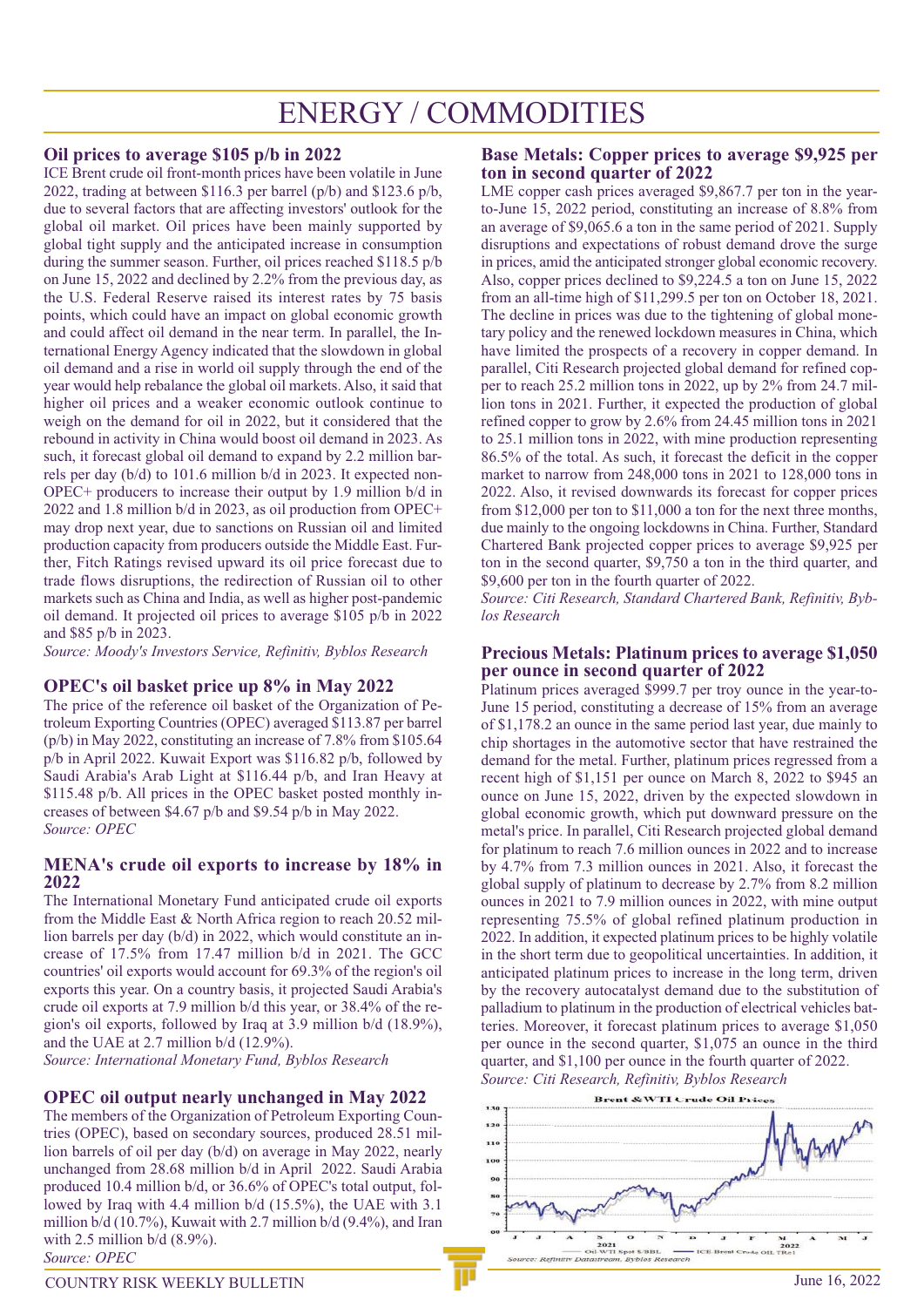# COUNTRY RISK METRICS

| Countries           | S&P                    | Moody's                  | Trining<br>Fitch<br>Fitch<br>LT Foreign | CI                               | General gvt. | balance/GDP (%) | Gross Public debt<br>(% of GDP) | Usable Reserves /<br>$CAPs*$ (months) | Rem. Mat./ CARs<br>External Debt by<br>Short-Term | Gvt. Interest Exp./<br>Rev. (%) | needs / (CAR +<br>Gross Ext. Fin.<br>Use. Res.) (%) | Balance / GDP (%)<br>Current Account | Net FDI / GDP (%) |
|---------------------|------------------------|--------------------------|-----------------------------------------|----------------------------------|--------------|-----------------|---------------------------------|---------------------------------------|---------------------------------------------------|---------------------------------|-----------------------------------------------------|--------------------------------------|-------------------|
| Africa              |                        |                          |                                         |                                  |              |                 |                                 |                                       |                                                   |                                 |                                                     |                                      |                   |
| Algeria             | $\equiv$               |                          |                                         | ٠                                |              |                 |                                 |                                       |                                                   |                                 |                                                     |                                      |                   |
| Angola              | $\equiv$<br>$B -$      | B <sub>3</sub>           | $B -$                                   | Ξ<br>٠                           |              | $-6.5$          |                                 |                                       |                                                   |                                 |                                                     | $-10.8$                              | 1.1               |
|                     | Stable                 | Stable                   | <b>Stable</b>                           | Ξ                                |              | $-1$            | 111.2                           | 7.8                                   | 62.6                                              | 40.4                            | 101.0                                               | $-4.0$                               | 1.5               |
| Egypt               | $\, {\bf B}$           | B2                       | $B+$                                    | $\mathrm{B}^{+}$                 |              |                 |                                 |                                       |                                                   |                                 |                                                     |                                      |                   |
|                     | Stable                 | Negative                 | Stable                                  | Stable                           |              | $-8.0$          | 90.2                            | 5.6                                   | 68.6                                              | 50.1                            | 121.1                                               | $-3.5$                               | 1.9               |
| Ethiopia            | <b>CCC</b><br>Negative | Caa1<br>$RfD**$          | <b>CCC</b><br>$\omega$                  | ÷                                |              | $-3.4$          | 34.3                            | 2.0                                   | 60.4                                              | 5.0                             | 169.5                                               | $-6.5$                               | 2.6               |
| Ghana               | $B-$                   | Caa1                     | $B -$                                   | $\equiv$                         |              |                 |                                 |                                       |                                                   |                                 |                                                     |                                      |                   |
|                     | Stable                 | Stable                   | Negative                                | Ξ                                |              | $-7.5$          | 71.7                            | 2.6                                   | 42.3                                              | 53.2                            | 121.4                                               | $-3.1$                               | 3.8               |
| Côte d'Ivoire       | $\equiv$               | Ba3                      | BB-                                     | ٠                                |              |                 |                                 |                                       |                                                   |                                 |                                                     |                                      |                   |
| Libya               | $\equiv$               | Stable                   | Stable                                  | ٠                                |              | $-4.1$          | 43.2                            |                                       |                                                   | 14.3                            |                                                     | $-3.5$                               | 1.4               |
|                     |                        |                          |                                         | ٠<br>Ξ                           |              |                 |                                 |                                       |                                                   |                                 |                                                     |                                      |                   |
| Dem Rep             | $B-$                   | Caal                     |                                         | ٠                                |              |                 |                                 |                                       |                                                   |                                 |                                                     |                                      |                   |
| Congo               | Stable                 | Stable                   |                                         |                                  |              | $-0.8$          | 13.17                           | 0.49                                  | 7.88                                              | 2.16                            | 116.35                                              | $-4.3$                               | 3                 |
| Morocco             | <b>BBB-</b>            | Ba1                      | $BB+$                                   | ٠                                |              |                 |                                 |                                       |                                                   |                                 |                                                     |                                      |                   |
| Nigeria             | $B-$                   | Negative Negative<br>B2  | Stable<br>$\mathbf B$                   | ٠<br>٠                           |              | $-5.0$          | 68.2                            | 5.3                                   | 35.1                                              | 8.6                             | 99.0                                                | $-5.3$                               | 1.5               |
|                     | <b>Stable</b>          | Stable                   | Stable                                  | ٠                                |              | $-4.5$          | 46.0                            | 4.1                                   | 56.7                                              | 27.7                            | 119.9                                               | $-1.7$                               | 0.2               |
| Sudan               |                        |                          | ٠                                       | ٠                                |              |                 |                                 |                                       |                                                   |                                 |                                                     |                                      |                   |
|                     |                        |                          | $\equiv$                                | ٠                                |              |                 |                                 |                                       |                                                   |                                 |                                                     |                                      |                   |
| Tunisia             | $\equiv$               | Caa1<br>Negative         | CCC<br>÷,                               | ٠<br>٠                           |              | $-4.7$          | 81.0                            | 4.2                                   |                                                   | 11.9                            |                                                     | $-8.3$                               | 0.5               |
| <b>Burkina Faso</b> | B                      |                          |                                         | ٠                                |              |                 |                                 |                                       |                                                   |                                 |                                                     |                                      |                   |
|                     | Stable                 | $\overline{\phantom{a}}$ | $\equiv$                                | ٠                                |              | $-5.4$          | 51.3                            | 0.4                                   | 22.3                                              | 7.1                             | 134.0                                               | $-5.5$                               | 1.5               |
| Rwanda              | $B+$                   | B2                       | $B+$                                    |                                  |              |                 |                                 |                                       |                                                   |                                 |                                                     |                                      |                   |
|                     |                        | Negative Negative        | <b>Stable</b>                           |                                  |              | $-9.0$          | 71.4                            | 4.1                                   | 24.2                                              | 8.0                             | 112.6                                               | $-10.7$                              | 2.0               |
| <b>Middle East</b>  |                        |                          |                                         |                                  |              |                 |                                 |                                       |                                                   |                                 |                                                     |                                      |                   |
| <b>Bahrain</b>      | $\mathrm{B}^{+}$       | B2                       | $B+$                                    | $B+$                             |              |                 |                                 |                                       |                                                   |                                 |                                                     |                                      |                   |
| Iran                | Stable<br>$\equiv$     | Negative<br>Ξ            | Stable<br>$\equiv$                      | Stable<br>$\, {\bf B}$           |              | $-6.8$          | 115.4                           | $-1.2$                                | 198.8                                             | 26.7                            | 345.2                                               | $-6.6$                               | 2.2               |
|                     | $\equiv$               | $\omega$                 | $\sim$                                  | Stable                           |              | $-3.7$          | ۰                               | ۰                                     |                                                   | ÷                               | ÷                                                   | $-2.0$                               | 1.2               |
| Iraq                | $B-$                   | Caa1                     | $B -$                                   | $\omega$                         |              |                 |                                 |                                       |                                                   |                                 |                                                     |                                      |                   |
|                     | <b>Stable</b>          | Stable                   | Stable                                  | $\sim$                           |              | $-8.0$          | 78.1                            | $-4.4$                                | 6.0                                               | 6.6                             | 185.9                                               | $-2.4$                               | $-1.0$            |
| Jordan              | $B+$<br>Stable         | B1<br>Stable             | BB-<br>Negative                         | $B+$<br>Stable                   |              | $-3.0$          | 93.9                            | 1.0                                   | 86.0                                              | 11.9                            | 182.9                                               | $-6.4$                               | 2.2               |
| Kuwait              | $A+$                   | A1                       | $AA-$                                   | $A+$                             |              |                 |                                 |                                       |                                                   |                                 |                                                     |                                      |                   |
|                     | Negative               | Stable                   | Stable                                  | Stable                           |              | 5.7             | 20.2                            | 1.7                                   | 77.9                                              | 0.6                             | 157.3                                               | $-0.8$                               | 0.0               |
| Lebanon             | <b>SD</b>              | $\mathbf C$              | ${\bf C}$                               | $\equiv$                         |              |                 |                                 |                                       |                                                   |                                 |                                                     |                                      |                   |
| Oman                | $\sim$<br>BB-          | - 4<br>Ba3               | $\sim$<br>BB-                           | $\omega_{\rm{eff}}$<br><b>BB</b> |              | $-10.0$         | 190.7                           | 2.3                                   | 168.0                                             | 68.5                            | 236.7                                               | $-11.2$                              | 2.0               |
|                     | Stable                 | Negative                 | <b>Stable</b>                           | Negative                         |              | $-11.3$         | 84.3                            | 1.4                                   | 47.1                                              | 12.4                            | 146.6                                               | $-10.9$                              | 2.7               |
| Qatar               | $AA-$                  | Aa3                      | $AA-$                                   | $AA-$                            |              |                 |                                 |                                       |                                                   |                                 |                                                     |                                      |                   |
|                     | Stable                 | Stable                   | <b>Stable</b>                           | Stable                           |              | 5.3             | 63.3                            | 2.9                                   | 179.1                                             | 7.2                             | 225.3                                               | $-1.2$                               | $-1.5$            |
| Saudi Arabia        | $A-$                   | A1                       | $\mathbf{A}$                            | $A+$                             |              |                 |                                 |                                       |                                                   |                                 |                                                     |                                      |                   |
| Syria               | Positive<br>Ξ          | Stable<br>$\equiv$       | Positive<br>$\equiv$                    | Stable<br>$\equiv$               |              | $-6.2$          | 38.2                            | 16.3                                  | 18.4                                              | 3.6                             | 50.4                                                | $-0.6$                               | $-1.0$            |
|                     | $\equiv$               | $\sim$                   | $\equiv$ .                              | $\omega_{\rm{eff}}$              |              | ٠               | ۰                               |                                       | ۰                                                 | ۰                               | ۰                                                   |                                      |                   |
| <b>UAE</b>          | $\equiv$               | Aa2                      | $AA-$                                   | AA-                              |              |                 |                                 |                                       |                                                   |                                 |                                                     |                                      |                   |
| Yemen               | $\equiv$<br>٠          | Stable<br>$\equiv$       | Stable<br>$\equiv$                      | Stable<br>Ξ                      |              | $-1.6$          | 40.5                            | ÷                                     | $\blacksquare$                                    | $2.5\,$                         | $\blacksquare$                                      | 3.1                                  | $-0.9$            |
|                     |                        |                          |                                         | Ξ                                |              |                 |                                 |                                       |                                                   |                                 |                                                     |                                      |                   |

COUNTRY RISK WEEKLY BULLETIN - June 16, 2022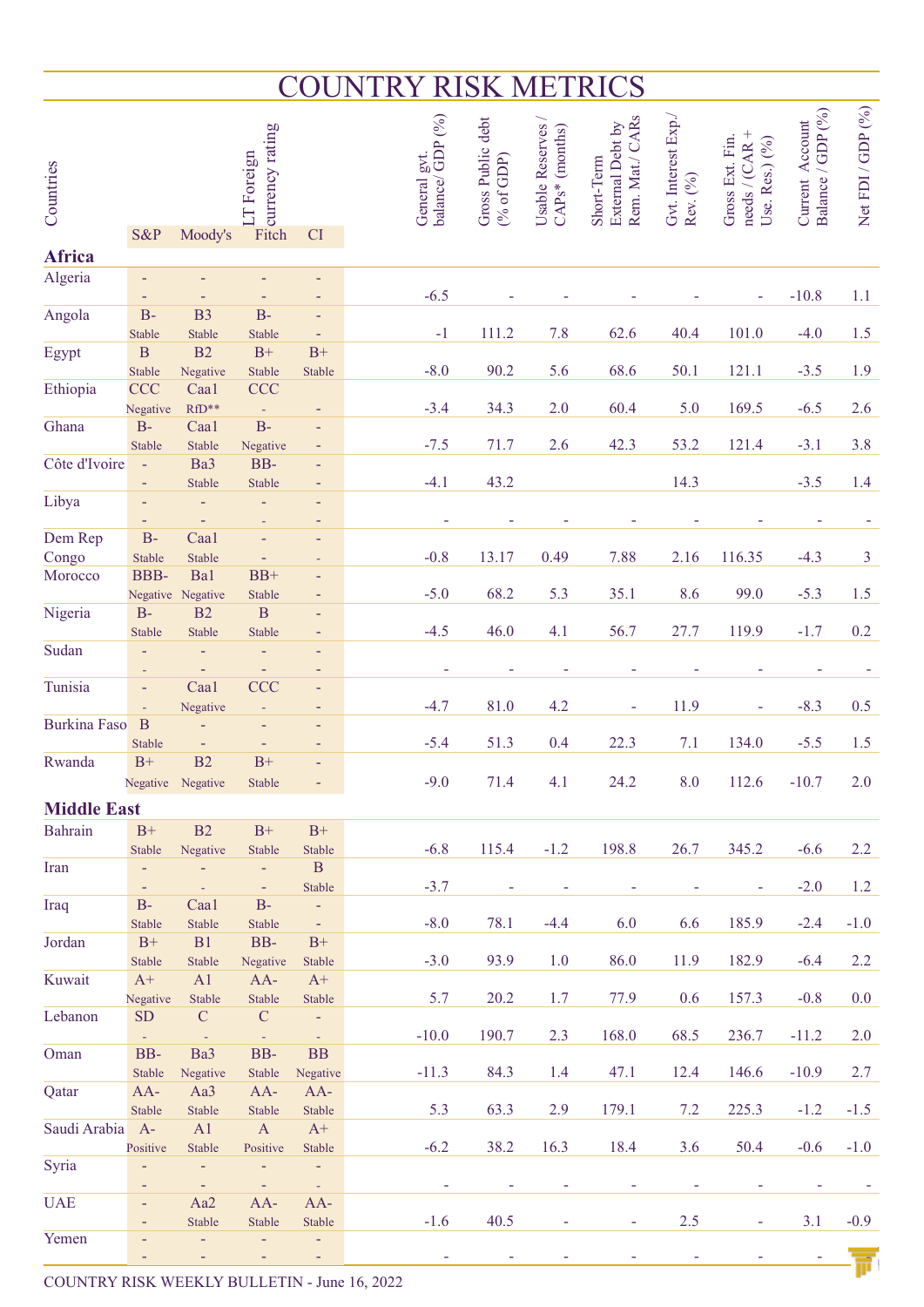# COUNTRY RISK METRICS

| Countries                           | currency rating<br>LT Foreign |                   |                 |                |  | balance/GDP (%)<br>General gvt. | Gross Public debt<br>$(%$ of GDP) | Usable Reserves<br>$CAPs*$ (months) | Rem. Mat./ CARs<br>External Debt by<br>Short-Term | Gvt. Interest Exp./<br>Rev. (%) | needs / (CAR +<br>Gross Ext. Fin.<br>Use. Res.) (%) | Balance / GDP (%)<br>Current Account | Net FDI / GDP (%) |
|-------------------------------------|-------------------------------|-------------------|-----------------|----------------|--|---------------------------------|-----------------------------------|-------------------------------------|---------------------------------------------------|---------------------------------|-----------------------------------------------------|--------------------------------------|-------------------|
|                                     | S&P                           | Moody's           | Fitch           | <b>CI</b>      |  |                                 |                                   |                                     |                                                   |                                 |                                                     |                                      |                   |
| <b>Asia</b>                         |                               |                   |                 |                |  |                                 |                                   |                                     |                                                   |                                 |                                                     |                                      |                   |
| Armenia                             | $B+$                          | Ba3               | $B+$            | $B+$           |  |                                 |                                   |                                     |                                                   |                                 |                                                     |                                      |                   |
|                                     | Stable                        | Negative          | Stable          | Positive       |  | $-4.9$                          | 65.5                              |                                     | $\overline{\phantom{a}}$                          | 11.3                            |                                                     | $-6.7$                               | 1.6               |
| China                               | $A+$                          | A <sub>1</sub>    | $A+$            |                |  |                                 |                                   |                                     |                                                   |                                 |                                                     |                                      |                   |
|                                     | Stable                        | Stable            | Stable          | $\blacksquare$ |  | $-3.0$                          | 72.6                              | 12.1                                | 40.6                                              | 2.5                             | 68.7                                                | 1.7                                  | 0.4               |
| India                               | <b>BBB-</b>                   | Baa3              | <b>BBB-</b>     | ÷,             |  |                                 |                                   |                                     |                                                   |                                 |                                                     |                                      |                   |
|                                     | Stable                        | Negative          | Negative        | Ξ              |  | $-10.0$                         | 89.6                              | 9.5                                 | 41.7                                              | 31.6                            | 79.5                                                | $-0.6$                               | 1.5               |
| Kazakhstan                          | <b>BBB-</b>                   | Baa3              | <b>BBB</b>      | $\blacksquare$ |  |                                 |                                   |                                     |                                                   |                                 |                                                     |                                      |                   |
|                                     | Stable                        | Positive          | Stable          | Ξ              |  | $-1.7$                          | 32.0                              | 5.1                                 | 30.8                                              | 7.3                             | 95.6                                                | $-3.2$                               | 3.0               |
| Pakistan                            | $B-$                          | B <sub>3</sub>    | $B-$            | ÷,             |  |                                 |                                   |                                     |                                                   |                                 |                                                     |                                      |                   |
|                                     | Stable                        | Negative          | <b>Stable</b>   | Ξ              |  | $-8.0$                          | 89.4                              | 1.9                                 | 41.5                                              | 45.9                            | 127.7                                               | $-1.6$                               | 0.6               |
| <b>Central &amp; Eastern Europe</b> |                               |                   |                 |                |  |                                 |                                   |                                     |                                                   |                                 |                                                     |                                      |                   |
| Bulgaria                            | <b>BBB</b>                    | Baa1              | <b>BBB</b>      | ÷,             |  |                                 |                                   |                                     |                                                   |                                 |                                                     |                                      |                   |
|                                     | Stable                        | Stable            | Stable          | Ξ              |  | $-5.0$                          | 30.4                              | 2.7                                 | 28.3                                              | 1.9                             | 104.2                                               | 0.4                                  | 1.0               |
| Romania                             | <b>BBB-</b>                   | Baa3              | <b>BBB-</b>     | $\blacksquare$ |  |                                 |                                   |                                     |                                                   |                                 |                                                     |                                      |                   |
|                                     | Negative                      | Negative          | Negative        | Ξ              |  | $-7.2$                          | 52.4                              | 3.5                                 | 25.5                                              | 4.5                             | 102.9                                               | $-5.1$                               | 2.0               |
| Russia                              | $\mathcal{C}$                 | Ca                | $\mathcal{C}$   | ٠              |  |                                 |                                   |                                     |                                                   |                                 |                                                     |                                      |                   |
|                                     | $CWN***$                      | Negative          | $\Box$          | Ξ              |  | $-2.2$                          | 23.4                              | 11.4                                | 18.6                                              | 2.9                             | 59.3                                                | 1.9                                  | $-0.8$            |
| Turkey                              | $B+$                          | B2                | $B+$            | $B+$           |  |                                 |                                   |                                     |                                                   |                                 |                                                     |                                      |                   |
|                                     |                               | Negative Negative | Negative Stable |                |  | $-4.0$                          | 38.5                              | $-0.9$                              | 74.0                                              | 9.9                             | 205.7                                               | $-4.2$                               | 1.0               |
| Ukraine                             | $B -$                         | B <sub>3</sub>    | <b>CCC</b>      |                |  |                                 |                                   |                                     |                                                   |                                 |                                                     |                                      |                   |
|                                     | <b>CWN</b>                    | <b>RfD</b>        |                 |                |  | $-5.3$                          | 67.3                              | 4.5                                 | 56.5                                              | 7.9                             | 115.7                                               | $-2.1$                               | 2.5               |

*\* Current account payments* 

*\*\*Review for Downgrade*

*\*\*\* CreditWatch with negative implications*

*Source: S&P Global Ratings, Fitch Ratings, Moody's Investors Service, CI Ratings, Byblos Research - The above figures are projections for 2020*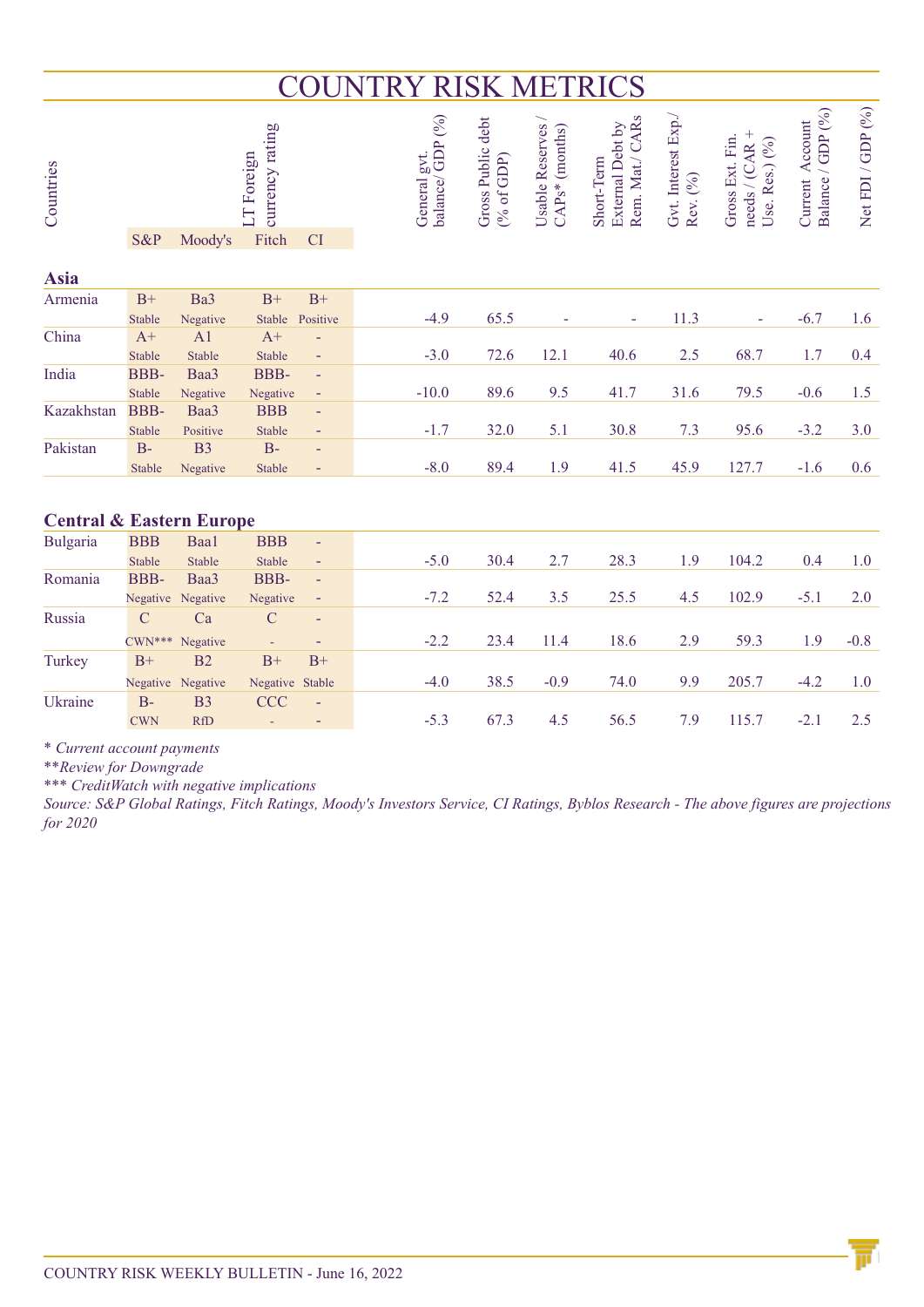# SELECTED POLICY RATES

|                         | <b>Benchmark</b> rate       | Current |               | Last meeting   | Next meeting    |  |  |
|-------------------------|-----------------------------|---------|---------------|----------------|-----------------|--|--|
|                         |                             | $(\%)$  | Date          | Action         |                 |  |  |
|                         |                             |         |               |                |                 |  |  |
| <b>USA</b>              | Fed Funds Target Rate       | 1.75    | $15$ -Jun-22  | Raised 75bps   | N/A             |  |  |
| Eurozone                | Refi Rate                   | 0.00    | $09$ -Jun-22  | No change      | N/A             |  |  |
| <b>UK</b>               | <b>Bank Rate</b>            | 1.25    | $16$ -Jun-22  | Raised 25bps   | N/A             |  |  |
| Japan                   | O/N Call Rate               | $-0.10$ | 28-Apr-22     | No change      | $17 - Jun-22$   |  |  |
| Australia               | <b>Cash Rate</b>            | 0.85    | $07 - Jun-22$ | Raised 50bps   | N/A             |  |  |
| New Zealand             | <b>Cash Rate</b>            | 2.00    | 25-May-22     | Raised 50bps   | $13 - Jul - 22$ |  |  |
| Switzerland             | <b>SNB Policy Rate</b>      | $-0.25$ | $16$ -Jun-22  | Cut 50bps      | 22-Sep-22       |  |  |
| Canada                  | Overnight rate              | 1.50    | $01-Jun-22$   | Raised 50bps   | $13 - Jul - 22$ |  |  |
| <b>Emerging Markets</b> |                             |         |               |                |                 |  |  |
| China                   | One-year Loan Prime Rate    | 3.70    | 20-May-22     | No change      | $20$ -Jun- $22$ |  |  |
| Hong Kong               | <b>Base Rate</b>            | 1.75    | $16$ -Jun-22  | Raised 50bps   | N/A             |  |  |
| Taiwan                  | <b>Discount Rate</b>        | 1.50    | $16$ -Jun-22  | Raised 12.5bps | 22-Sep-22       |  |  |
| South Korea             | <b>Base Rate</b>            | 1.75    | 26-May-22     | Raised 25bps   | $14-Jul-22$     |  |  |
| Malaysia                | O/N Policy Rate             | 2.00    | 11-May-22     | Raised 25bps   | 06-Jul-22       |  |  |
| Thailand                | 1D Repo                     | 0.50    | 08-Jun-22     | No change      | 10-Aug-22       |  |  |
| India                   | Reverse Repo Rate           | 3.35    | 08-Apr-22     | No change      | N/A             |  |  |
| <b>UAE</b>              | Repo Rate                   | 3.00    | $15$ -Jun-22  | Raised 75bps   | N/A             |  |  |
| Saudi Arabia            | Repo Rate                   | 2.25    | $15$ -Jun-22  | Raised 50bps   | N/A             |  |  |
| Egypt                   | Overnight Deposit           | 11.25   | 19-May-22     | Raised 200bps  | $23 - Jun - 22$ |  |  |
| Jordan                  | <b>CBJ</b> Main Rate        | 3.75    | $16$ -Jun-22  | Raised 50bps   | N/A             |  |  |
| Turkey                  | Repo Rate                   | 14.00   | 26-May-22     | No change      | $23$ -Jun- $22$ |  |  |
| South Africa            | Repo Rate                   | 4.75    | 19-May-22     | Raised 50bps   | $21 - Jul - 22$ |  |  |
| Kenya                   | <b>Central Bank Rate</b>    | 7.50    | 30-May-22     | Raised 50bps   | N/A             |  |  |
| Nigeria                 | <b>Monetary Policy Rate</b> | 13.00   | 24-May-22     | Raised 150bps  | 26-Jul-22       |  |  |
| Ghana                   | Prime Rate                  | 19.00   | 23-May-22     | Raised 200bps  | $25 - Jul - 22$ |  |  |
| Angola                  | <b>Base Rate</b>            | 20.00   | 31-May-22     | No change      | 29-Jul-22       |  |  |
| Mexico                  | <b>Target Rate</b>          | 7.00    | 12-May-22     | Raised 50bps   | $23 - Jun - 22$ |  |  |
| <b>Brazil</b>           | Selic Rate                  | 13.25   | $15$ -Jun-22  | Raised 50bps   | N/A             |  |  |
| Armenia                 | Refi Rate                   | 9.25    | $14$ -Jun-22  | No change      | 02-Aug-22       |  |  |
| Romania                 | Policy Rate                 | 3.75    | 10-May-22     | Raised 75bps   | $06$ -Jul-22    |  |  |
| <b>Bulgaria</b>         | <b>Base Interest</b>        | 0.00    | 27-May-22     | No change      | $27 - Jun-22$   |  |  |
| Kazakhstan              | Repo Rate                   | 14.00   | $06$ -Jun-22  | No change      | 25-Jul-22       |  |  |
| Ukraine                 | <b>Discount Rate</b>        | 25.00   | $02-Jun-22$   | Raised 1500bps | $21 - Jul - 22$ |  |  |
| Russia                  | Refi Rate                   | 9.50    | $10$ -Jun-22  | Cut 150bps     | 22-Jul-22       |  |  |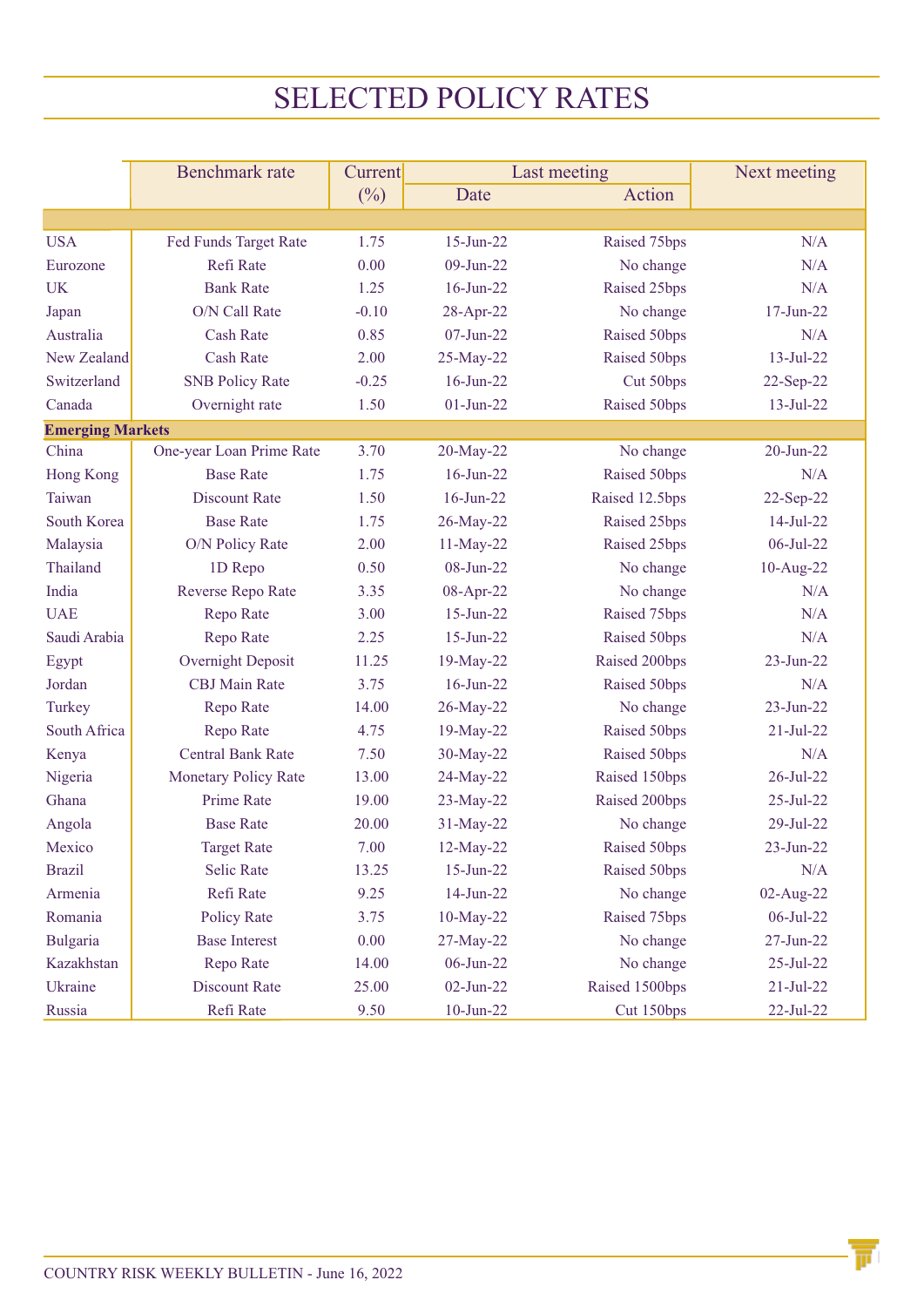Economic Research & Analysis Department Byblos Bank Group P.O. Box 11-5605 Beirut - Lebanon Tel: (+961) 1 338 100 Fax: (+961) 1 217 774 E-mail: research@byblosbank.com.lb www.byblosbank.com

The Country Risk Weekly Bulletin is a research document that is owned and published by Byblos Bank sal. The contents of this publication, including all intellectual property, trademarks, logos, design and text, are the exclusive property of Byblos Bank sal, and are protected pursuant to copyright and trademark laws. No material from the Country Risk Weekly Bulletin may be modified, copied, reproduced, repackaged, republished, circulated, transmitted, redistributed or resold directly or indirectly, in whole or in any part, without the prior written authorization of Byblos Bank sal.

The information and opinions contained in this document have been compiled from or arrived at in good faith from sources deemed reliable. Neither Byblos Bank sal, nor any of its subsidiaries or affiliates or parent company will make any representation or warranty to the accuracy or completeness of the information contained herein.

Neither the information nor any opinion expressed in this publication constitutes an offer or a recommendation to buy or sell any assets or securities, or to provide investment advice. This research report is prepared for general circulation and is circulated for general information only. Byblos Bank sal accepts no liability of any kind for any loss resulting from the use of this publication or any materials contained herein.

The consequences of any action taken on the basis of information contained herein are solely the responsibility of the person or organization that may receive this report. Investors should seek financial advice regarding the appropriateness of investing in any securities or investment strategies that may be discussed in this report and should understand that statements regarding future prospects may not be realized.